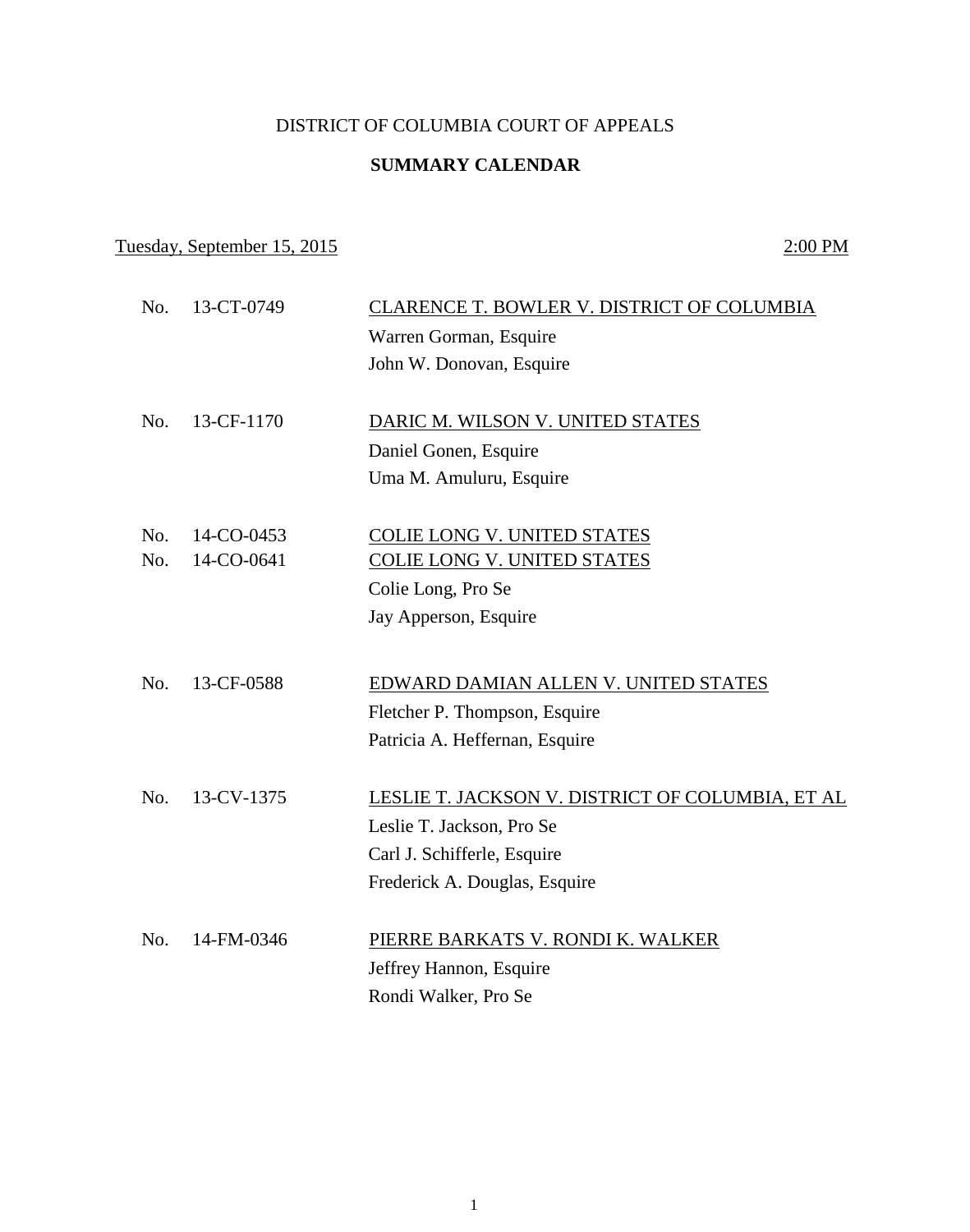| 14-CV-1277<br>No.           | MICHAEL OMIDI V. NATIONAL RESIDENT MATCHING<br><b>PROGRAM</b> |         |
|-----------------------------|---------------------------------------------------------------|---------|
|                             | Paul Levine, Esquire                                          |         |
|                             | Brent R. Gary, Esquire                                        |         |
|                             |                                                               |         |
| No.<br>12-CO-1644           | MAURICE A. THORPE V. UNITED STATES                            |         |
|                             | Phillip C. Zane, Esquire                                      |         |
|                             | Ann K. H. Simon, Esquire                                      |         |
| No.<br>12-CF-1920           | KEITH A. LITTLEPAGE V. UNITED STATES                          |         |
|                             | Craig N. Moore, Esquire                                       |         |
|                             | Patricia A. Heffernan, Esquire                                |         |
| 14-CO-0912<br>No.           | JOHN B. HOLMES V. UNITED STATES                               |         |
|                             | John B. Holmes, Pro Se                                        |         |
|                             | L. Jackson Thomas, II, Esquire                                |         |
|                             |                                                               |         |
| No.<br>14-CO-0356           | ANTONIO C. NERO V. UNITED STATES                              |         |
|                             | Nancy E. Allen, Esquire                                       |         |
|                             | Lauren R. Bates, Esquire                                      |         |
| 13-CF-0930<br>No.           | MARLO ANTONIO GARCIA V. UNITED STATES                         |         |
|                             |                                                               |         |
|                             | Stefanie Schneider, Esquire                                   |         |
|                             | Anne Y. Park, Esquire                                         |         |
| Tuesday, September 22, 2015 |                                                               | 2:00 PM |

| No. 13-CT-1484 | WILLIAM JOHN CHRISTIE V. DISTRICT OF COLUMBIA |
|----------------|-----------------------------------------------|
|                | Thomas Hailu, Esquire                         |
|                | John D. Martorana, Esquire                    |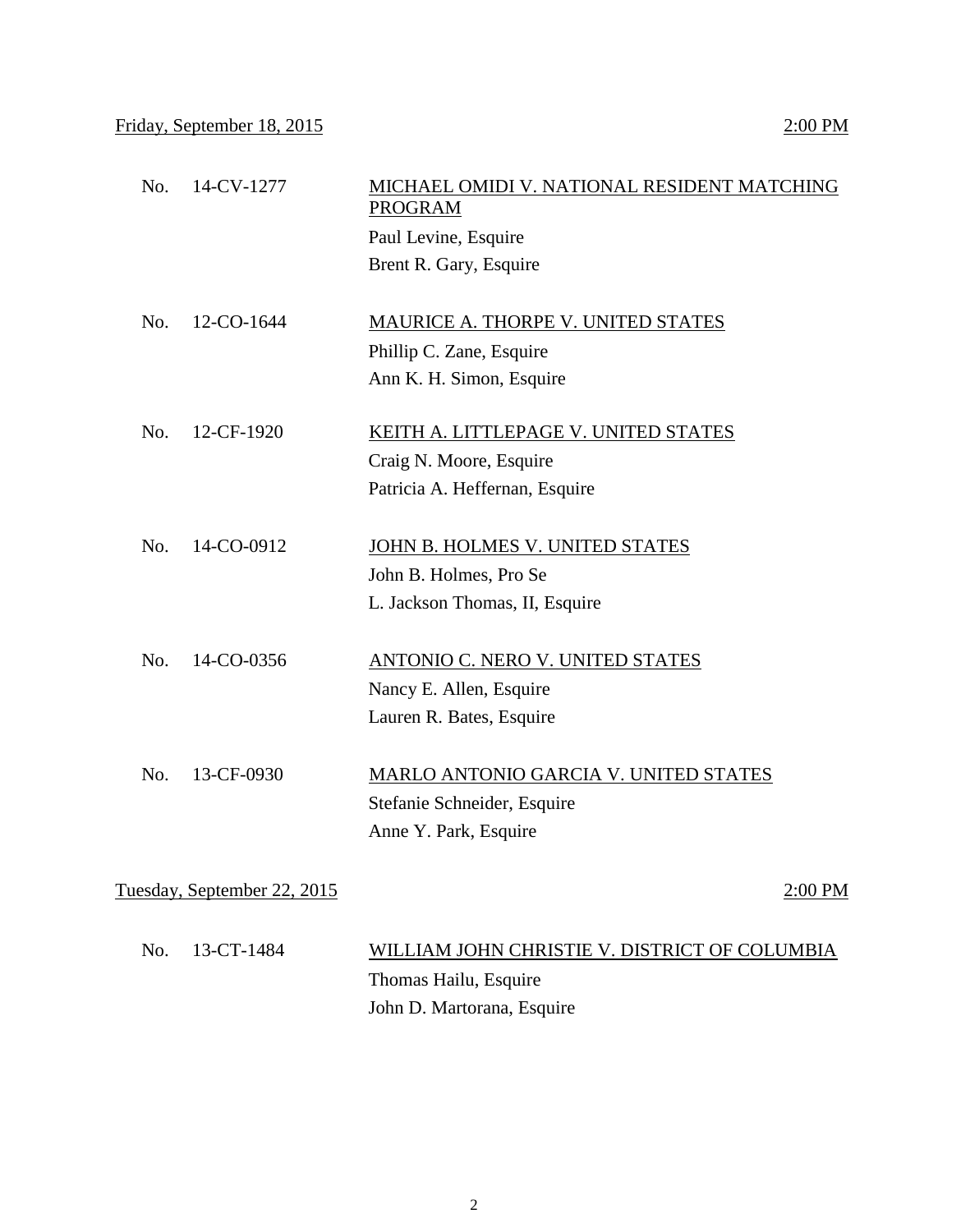| No. | 14-AA-1110                   | SALVADOR H. MARTINEZ V. D.C. DEP'T OF<br><b>EMPLOYMENT SERVICES</b><br>Michael J. Kitzman, Esquire |         |
|-----|------------------------------|----------------------------------------------------------------------------------------------------|---------|
|     |                              | Gerard J. Emig, Esquire                                                                            |         |
| No. | 13-CV-1041                   | EARL N. GEORGE V. EMERSON HOUSE ON THE PARK,<br>A CONDOMINIUM UNIT OWNERS ASS'N                    |         |
|     |                              | Earl N. George, Pro Se                                                                             |         |
|     |                              | Julianne E. Dymowski, Esquire                                                                      |         |
| No. | 14-CO-0922                   | <b>ERIC ALI BELL V. UNITED STATES</b>                                                              |         |
|     |                              | Dennis M. Hart, Esquire                                                                            |         |
|     |                              | Jay Apperson, Esquire                                                                              |         |
| No. | 14-CM-0585                   | OMAR J. BLAIR V. UNITED STATES                                                                     |         |
|     |                              | David H. Reiter, Esquire                                                                           |         |
|     |                              | Vanessa Goodwin, Esquire                                                                           |         |
| No. | 14-CO-0169                   | RASHAR SMITH V. UNITED STATES                                                                      |         |
|     |                              | Thomas T. Heslep, Esquire                                                                          |         |
|     |                              | Anne Y. Park, Esquire                                                                              |         |
|     | Thursday, September 24, 2015 |                                                                                                    | 2:00 PM |
|     |                              |                                                                                                    |         |
|     | No. 14-AA-0972               | <u>EDWARD V. HANLON V. D.C. BOARD OF ZOINING</u><br><b>ADUSTMENT</b>                               |         |
|     |                              | Stephen M. Truitt, Esquire                                                                         |         |
|     |                              |                                                                                                    |         |
| No. | 13-CT-1143                   | <b>ANTHONY BELL V. DISTRICT OF COLUMBIA</b>                                                        |         |
|     |                              | Joseph A. Scrofano, Esquire                                                                        |         |
|     |                              | John J. Woykovsky, Esquire                                                                         |         |
| No. | 13-CF-0644                   | ZACHARY POLLARD V. UNITED STATES                                                                   |         |
|     |                              | Michael L. Spekter, Esquire                                                                        |         |
|     |                              | J. Matt Williams, Esquire                                                                          |         |

3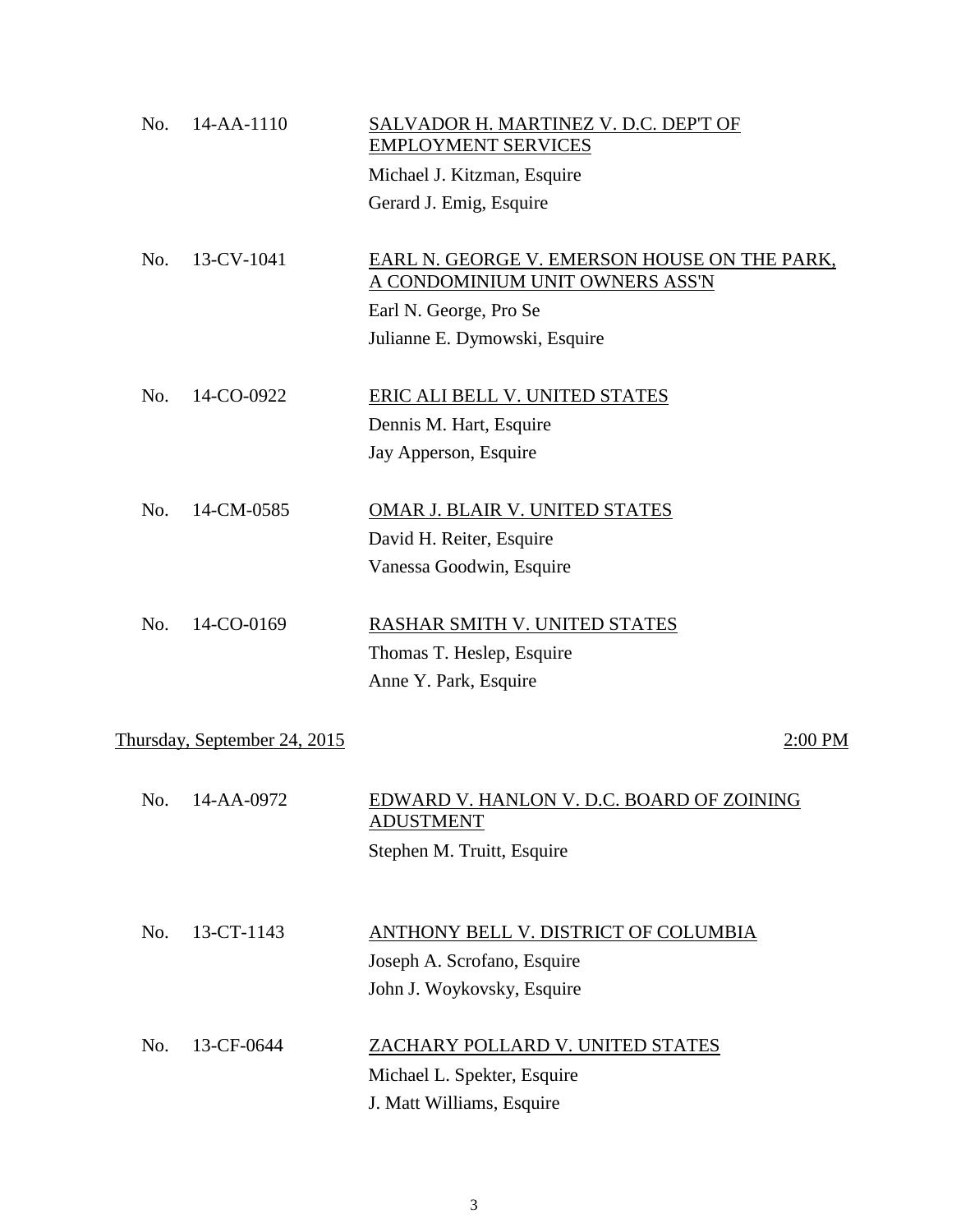| No. | 13-CF-0766                 | JEROME ALLEN BRADLEY V. UNITED STATES                        |
|-----|----------------------------|--------------------------------------------------------------|
| No. | 13-CO-1244                 | <b>JEROME ALLEN BRADLEY V. UNITED STATES</b>                 |
|     |                            | Stephanie Johnson, Esquire                                   |
|     |                            | Uma M. Amuluru, Esquire                                      |
| No. | 14-CF-0382                 | CEDRIC R. GLASBY V. UNITED STATES                            |
|     |                            | Mindy A. Daniels, Esquire                                    |
|     |                            | Patricia A. Heffernan, Esquire                               |
| No. | 14-CO-0403                 | JOSE ABILIO CARCAMO V. UNITED STATES                         |
|     |                            | Randall L. Johnson, Esquire                                  |
|     |                            | Christopher Macchiaroli, Esquire                             |
|     | Friday, September 25, 2015 | $2:00$ PM                                                    |
|     |                            |                                                              |
| No. | 13-AA-0200                 | CASSANDRA ROSS V D.C. DEP'T OF EMPLOYMENT<br><b>SERVICES</b> |
|     |                            | Cassandra Ross, Pro Se                                       |
|     |                            | Mary L. Wilson, Esquire                                      |
|     |                            | Jonathan H. Levy, Esquire                                    |
| No. | 14-CM-0125                 | <b>JESUS A. HERNANDEZ V. UNITED STATES</b>                   |
|     |                            | Geneva G. Vanderhorst, Esquire                               |
|     |                            | Vanessa Goodwin, Esquire                                     |
| No. | 14-CO-0938                 | ROSS GREEN V. UNITED STATES                                  |
|     |                            | Kerri L. Ruttenberg, Esquire                                 |
|     |                            | Kristina L. Ament, Esquire                                   |
| No. | 14-CF-0016                 | DINZELL K. CORBIN V. UNITED STATES                           |
| No. | 14-CF-0112                 | STEPHON Q. JOHNSON V. UNITED STATES                          |
|     |                            | Eugene Gorokhov, Esquire                                     |
|     |                            | Michael L. Spekter, Esquire                                  |
|     |                            | Peter S. Smith, Esquire                                      |
|     |                            |                                                              |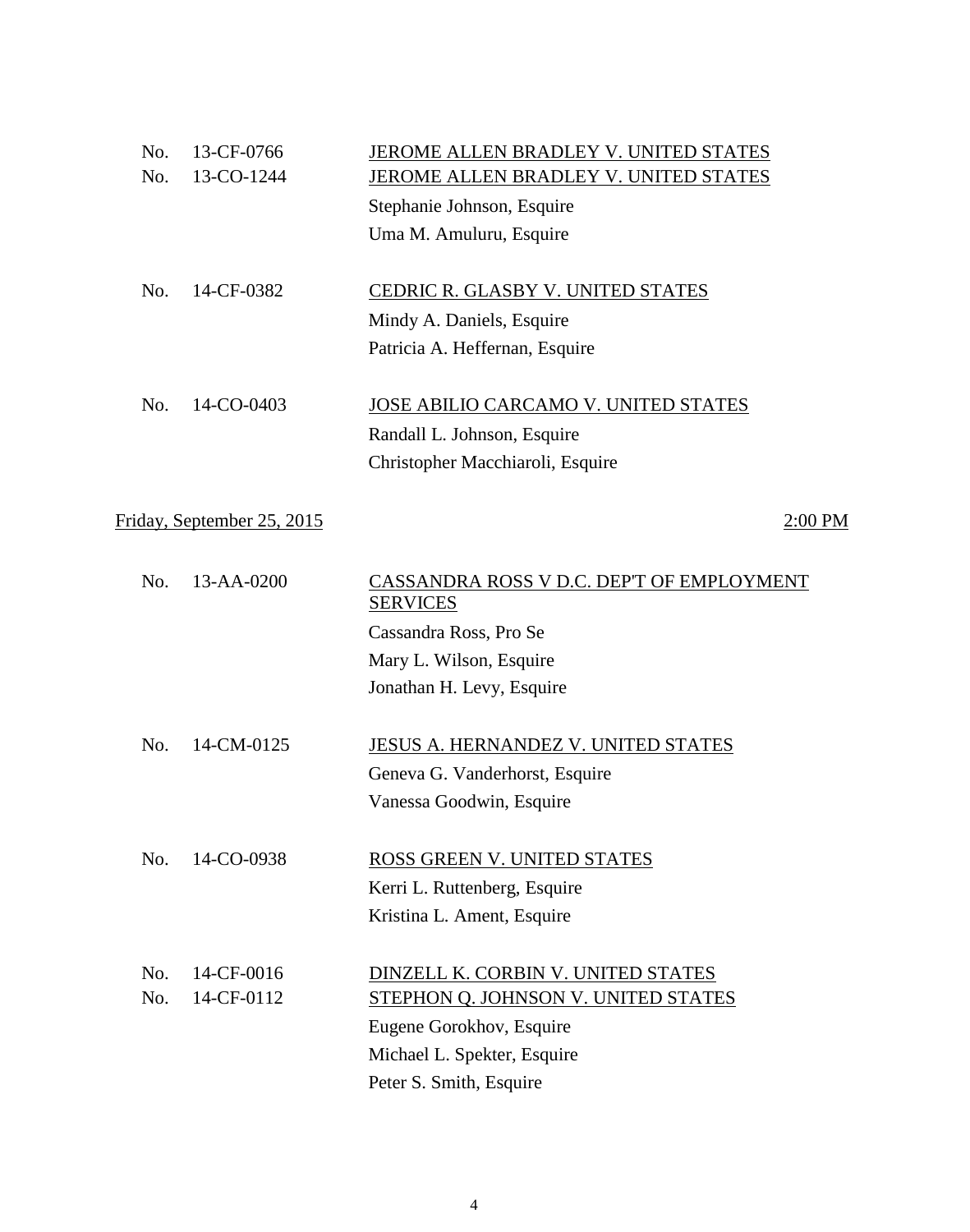| No. | 13-CF-0740                  | TOMMY T. BRANCH V. UNITED STATES                                       |
|-----|-----------------------------|------------------------------------------------------------------------|
|     |                             | Donald L. Dworsky, Esquire                                             |
|     |                             | Christopher Macchiaroli, Esquire                                       |
| No. | 13-CF-1216                  | WALTER C. FERRELL V. UNITED STATES                                     |
|     |                             | Montrell L. Scaife, Esquire                                            |
|     |                             | Erik H. Zwicker, Esquire                                               |
|     | Tuesday, September 29, 2015 | $2:00$ PM                                                              |
| No. | 14-AA-0909                  | RONALD A. ARMSTEAD, JR. V. D.C. DEP'T OF<br><b>EMPLOYMENT SERVICES</b> |
|     |                             | David M. Snyder, Esquire                                               |
|     |                             | Barry D. Bernstein, Esquire                                            |
| No. | 14-CV-0340                  | ISIAH FOSKEY V. PLUS PROPERTIES, LLC, ET AL                            |
|     |                             | Isiah Foskey, Pro Se                                                   |
|     |                             | Carol S. Blumenthal, Esquire                                           |
| No. | 14-CT-0133                  | SANDIP J. PATEL V. DISTRICT OF COLUMBIA                                |
|     |                             | Grey Gardner, Esquire                                                  |
|     |                             | John D. Martorana, Esquire                                             |
| No. | 13-CF-1312                  | MARLON ANTHONY WILLIAMS V. UNITED STATES                               |
|     |                             | Enid Hinkes, Esquire                                                   |
|     |                             | John Cummings, Esquire                                                 |
| No. | 13-CO-0832                  | FLOYD L. JONES V. UNITED STATES                                        |
|     |                             | Thomas Paynter, Esquire                                                |
|     |                             | Seth M. Gilmore, Esquire                                               |
| No. | 14-CF-0384                  | JOSEPH CORNELIUS BOONE V. UNITED STATES                                |
|     |                             | Thomas D. Engle, Esquire                                               |
|     |                             | J. Matt Williams, Esquire                                              |